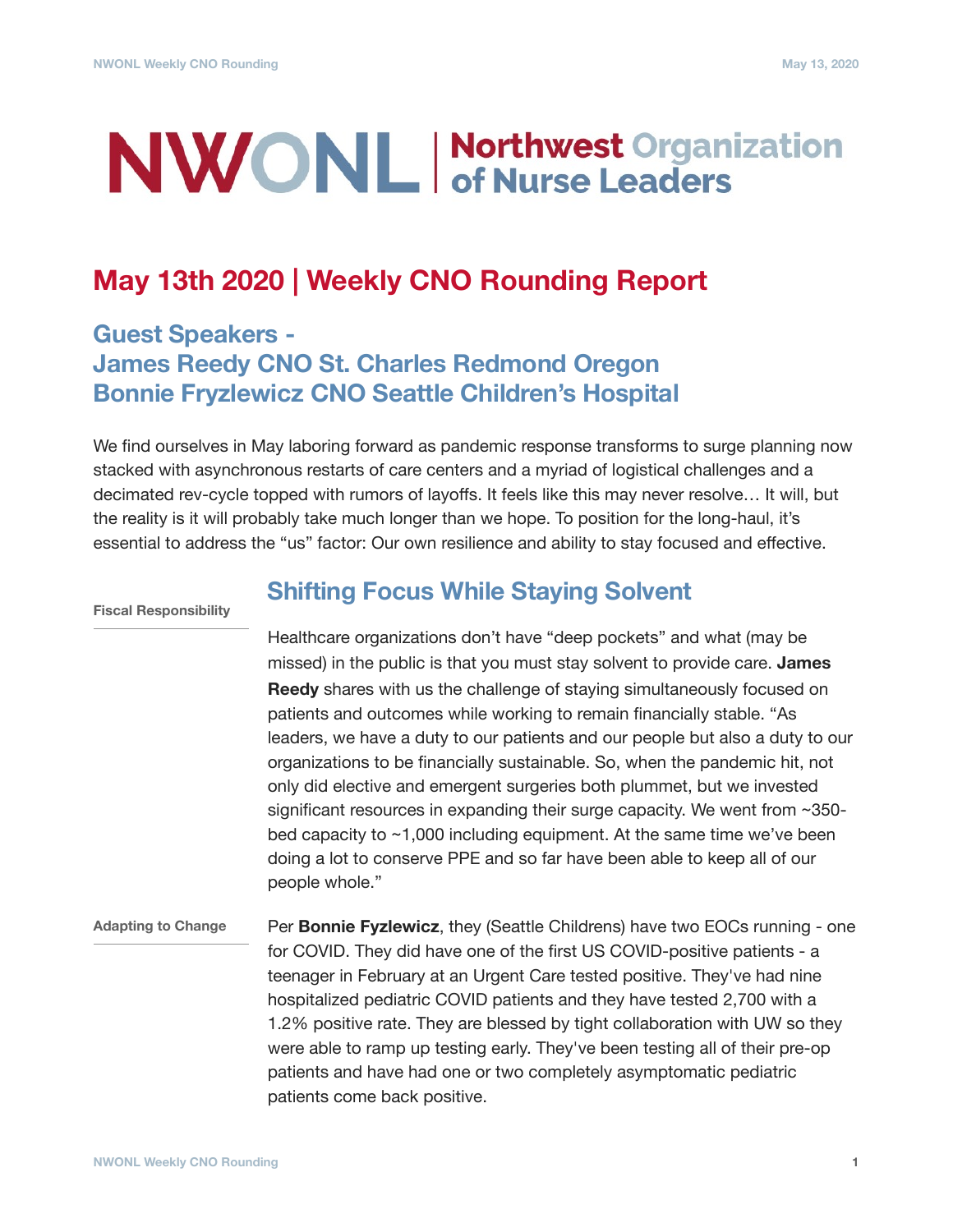#### Bonnie also shared their Response Framework for varying regional outbreak situations and the response level that goes with each status. "We're currently at response level 3 and hoping to move to 2 soon but likely to go back and forth between the levels." As a children's hospital, they are allowing a single caregiver with the patients at at time and only 2 designated caregivers but no other visitors. This has been hard on their long-term resident patients so with things opening up they have been able to allow 2 caregivers for these resident patients but the caregivers must essentially shelter in place. **Response Framework**

Before COVID they had approx 300 remote workers per day and now they're at around 3000 and they've learned a lot about remote work and who is necessary to be on site. Their leadership teams have been asked to have only one person on site per unit per day to decrease the footprint in the buildings and conserve PPE.

**Pete Peterson, Newport Hospital** in NE Washington added that they reopened a 54-bed long term care unit preparing for the surge and not only did they not get a surge but they actually sent 5 of their nurses to New York City to help there. After their 2 weeks in quarantine upon return, there will be a big debrief and counseling session which will help everyone process

#### **Rumors of Layoffs?**

**Transitional Uncertainty** **James Reedy** acknowledged that on social media there are plenty of rumors of layoffs and cut hours but so far he doesn't know of any facilities that have had to do that. "There's still a big impact on morale from (rumors) hanging over our heads. They (St. Charles Redmond) have been avoiding hires and using part-time or travelers to avoid additional positions with benefits."

**Bonnie Fyzlewicz** reports that Seattle Children's experienced extended OR closures due to air quality struggles in May - July of 2019 and November - February of this year so they were already experiencing the financial impact of that before all of this started. "We have a stellar team working on all the challenges. We have very low inpatient volumes - and we had to close our ambulatory center in Bellevue. However the OR closures actually has helped a little bit because they had a backlog of non-elective procedures." Bonnie also relates they've seen reports that most childrens' hospitals are losing over a million dollars each day and that seems accurate for Seattle as well. Additionaly they are advocating for funding from FEMA and CARES. Despite the challenges, they have been able thus far to keep their staff whole.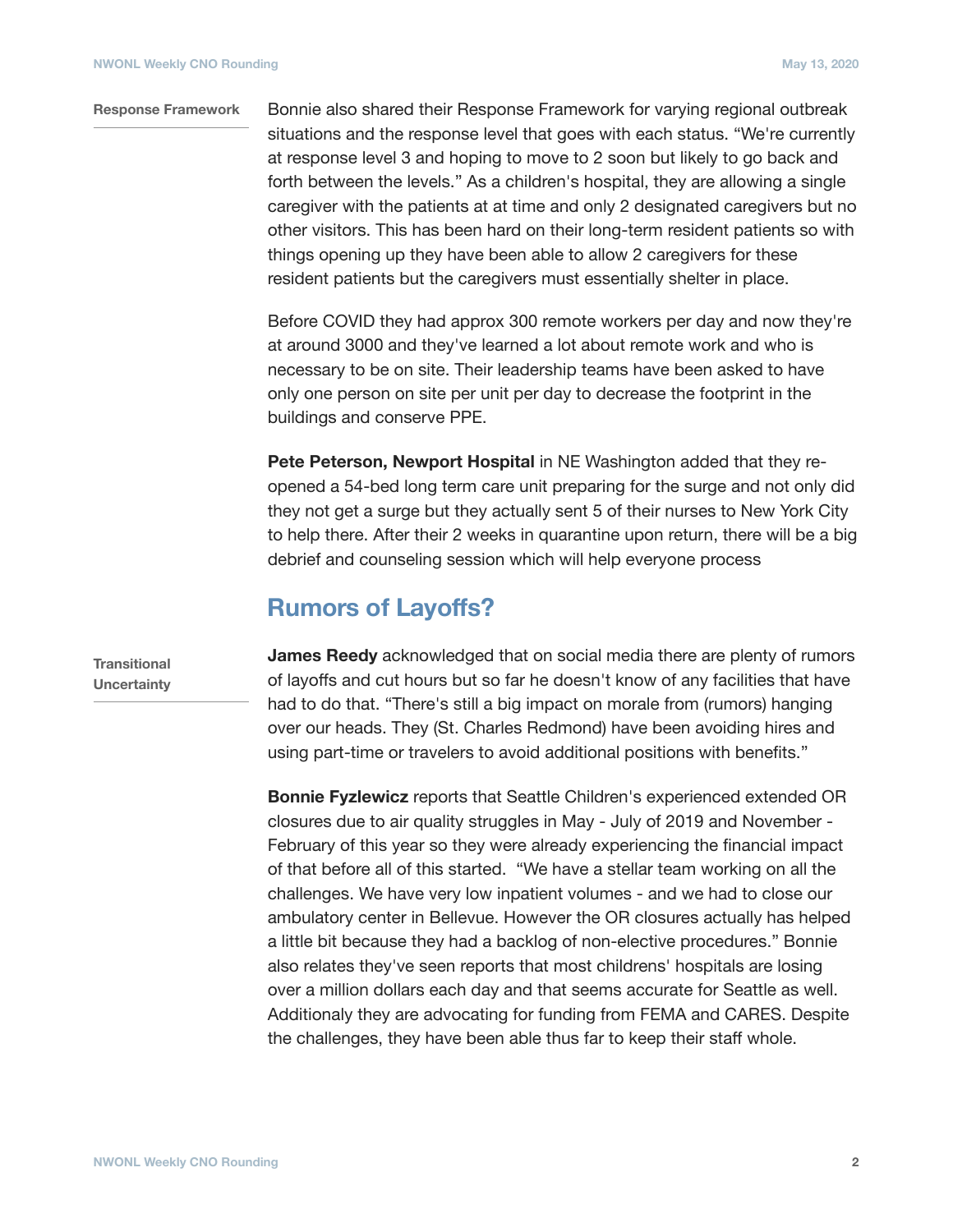#### **Transparency**

Seattle Children') have expanded their communications and outreach - neardaily bulletins and a weekly forum with the CEO. **Per Bonnie Fyzlewicz** "He has been very clear that they are doing everything they can to avoid furloughs and lay-offs - end-of-year incentives will not occur, exempt staff have been asked to voluntarily reduce hours, and hiring has been severely curtailed." They anticipate increasing internal mobility to move staff to address needs and have canceled over ninety travelers already as well.

#### **A Uniquely Difficult Situation**

**Unforeseen Constraints**

**Bonnie Fyzlewicz** adds that as a *very* space-constrained organization, they have a team assigned to determine how to maintain social distancing when people come back to work - they have many teams working in cubicle pods and they have very small meeting rooms. And a team working on a long term plan for remote workers - there are opportunities to potentially have two employees alternate use of a single workspace and to cancel some leases on some office space for administrative and non-clinical staff. To magnify the challenge, as a lean organization, Childrens', like virtually all modern healthcare centers, do not carry large amounts of supplies and have had to make adjustments to that. Easier said than done when as a recipient downstream, you do not have control of upstream suppliers who are also embroiled in their own systemic challenges and constraints.

#### **Positioning for the Long Haul**

#### **Emphasis on Self-care**

There is a summary acknowledgment among NWONL Leaders that the situation and tertiary issues will continue to arise and likely not subside for quite some time. Virtually unanimously they are positioning for 2020 to be a "very long year". Distill that into: Be prepared for a long haul. Which brings us to resilience. To stay effective we must be able to stay in the game and stay healthy. It's of no value to our organizations, teams, communities and families is we martyr ourselves. We are needed as leaders for an epic trek, not a maddash.

**Cindi, NWONL Executive Director** and practicing ARNP is keenly following the health implications of this prolonged stress on leaders and is in a unique position to observe leadership from across the region. She is concerned about the follow through of leaders to add themselves to the equation of care. "As its already hard enough to get people (staff and teams) to use available resources, we must set an example and we need to take care of our selves as well."

**Check NWONL's homepage for what's happening: Updates and [Events.](https://nwonl.org)**